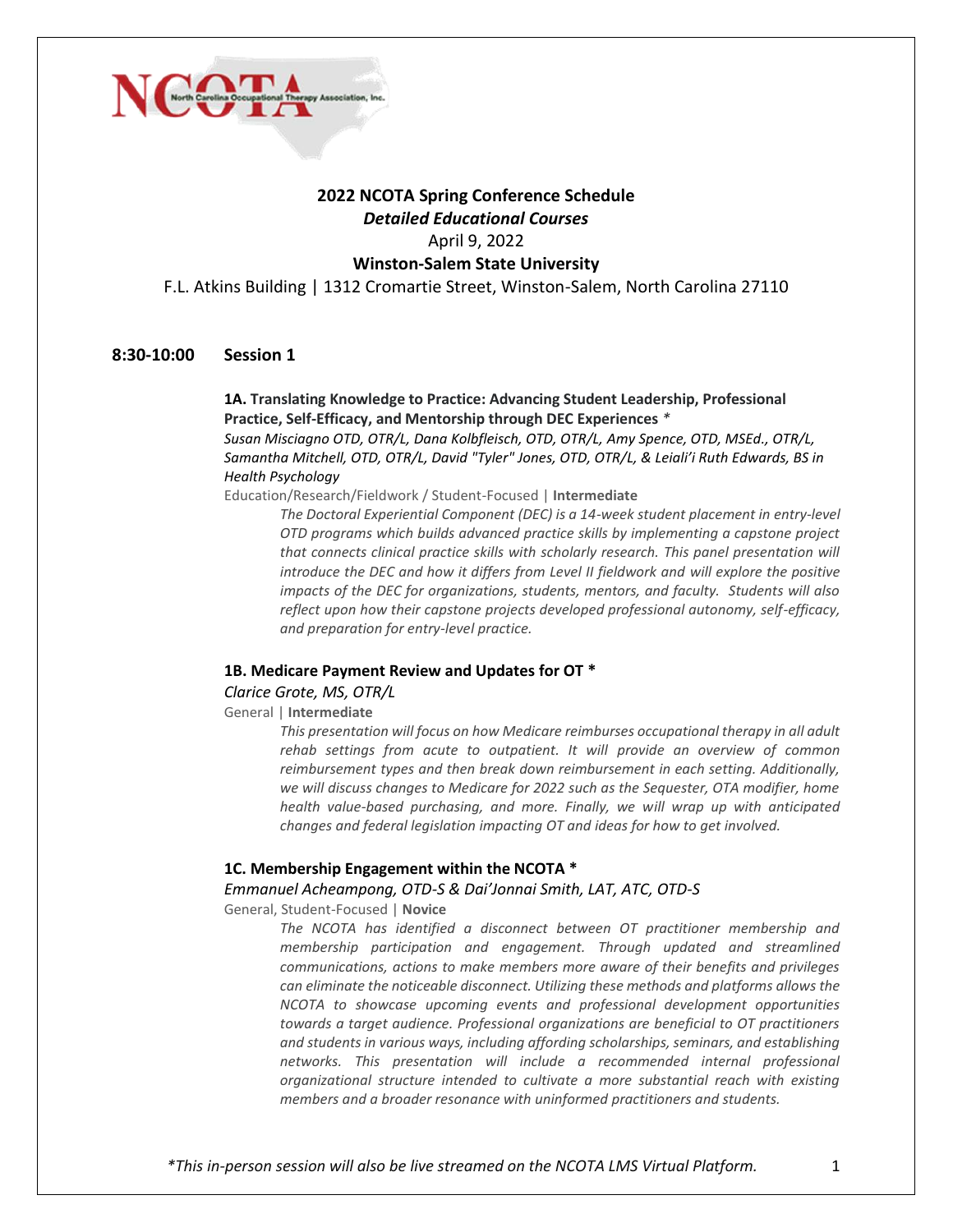

## **1D. "Overwhelmed": A Practitioner's Self-journey & Discovery in Mental Health Awareness**

*Glenn J. Gargano, MS, OTR/L* Mental Health | **Intermediate**

> *Overwhelmed, this one word conjures up multiple meanings and interpretations for so many individuals. If overwhelmed, is it a psychological, physiological or a physical change in our body? A typical response is feeling as if we can't manage what's going on in our immediate world, our life, and our surroundings. We are overcome completely with emotion. Things are happening too fast; we can't handle the situation or circumstances we find ourselves in. Our lives are filled with stressful events. We must understand the difference between stress and or being overwhelmed. We can incorporate 5 key strategies to overcoming feeling overwhelmed: 1. Pinpoint the primary source 2. Set boundaries on your time and workload 3. Challenge your perfectionism 4. Outsource or delegate 5. Challenge your assumptions.*

#### **10:00 – 10:15 Break**

### **10:15 – 11:45 Session 2**

#### **2A. Transitioning from Clinician to Faculty: Lessons Learned \***

*Susan Blair, OTD, OTR/L, BCPR, BCG, CDCS, Sanchala Sen, OTD, MS, OTR/L, BCPR, Tina Webb, OTD, MS, OTR/L, Sherry Stancliff, OTD, OTR/L, SCSS, & Crystal Gaddy, OTD, OTR/L*  Education/Research/Fieldwork, Leadership & Administration | **Advanced**

*Transitioning from occupational therapy practitioner to academic faculty can be an exciting endeavor. Many experienced therapists want to share their skills with today's students and play a role in the future development of the profession (citation). But where does one begin? This panel will share their experiences with the audience via discussion topics including:*

- *Necessity of an advanced degree?*
- *The roles and requirements for adjunct vs full-time core faculty?*
- *The opportunities to influence the future of the profession outside of academia.*
- *The teaching requirements for different entry level programs?*
- *How to find adjunct positions*
- *Skills needed to be a strong faculty candidate*

### **2B. Addressing Post-Surgical Interventions for the Upper Extremity Using 3D Printed Devices \***

#### *Alexa Chrisos, OTS & Chinno Ingram, DrOT, MS, OTR/L, PTA*

Assistive Technology | **Novice**

*This presentation addresses how 3D printing can assist occupational therapy practitioners in providing their clients with the necessary devices in a cost-effective manner to support upper extremity interventions following upper extremity surgery. Subsequently this course will educate OT learners on how to identify open-source programs, download files, and modify for specific client needs. Finally, OT practitioners will be informed on how 3D printed devices can prevent injuries, increase functional independence, and improve participation in ADLs and IADLs.*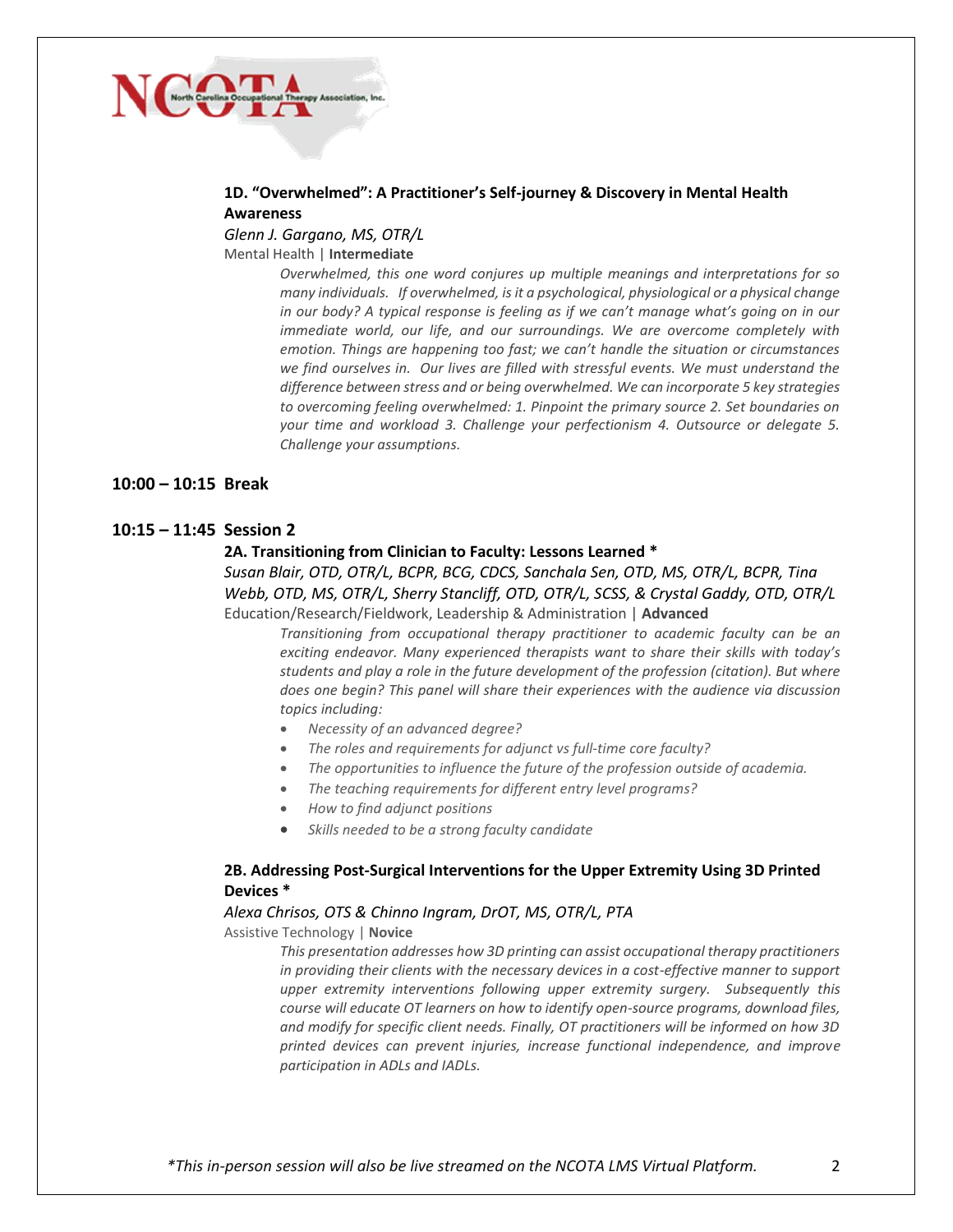# NGO

# **2C. Consumer-Operated Services (COS): Supporting People with Lived Experience of Substance Use or Mental Illness \***

*Chinyu Wu, PhD, OTR/L & Laurie Coker* 

Mental Health | **Novice**

*Recovery of substance use and mental illness is a process of change that people live a selfdirected life to promote health and well-being and to reach their full potential. Consumeroperated services (COS) are a program that consumers, or people who have used mental health services, provide peer support to others who are in recovery of a mental or substance use disorder. Run on self-help principles, COS are fully controlled by consumers. We will introduce a COS located in North Carolina, including its respite and crisis support, warm line, and health and wellness programs. We will also share the COS' partnership with an OT educational program including fieldwork and faculty-supervised projects. We will conclude the session with roles and opportunities for OT practitioners to support COS.* 

# **2D. Increasing Quality of Life Through Community Mobility: Technology Options \*** *Megan Edwards Collins, Ph.D., OTR/L, FAOTA, CAPS, CFPS*

Home & Community Health / Assistive Technology | **Novice**

*Community mobility can be essential for quality of life, impacting physical, mental, and emotional health. This session will provide an overview of community mobility options for adults. This will include exploring share-riding services, public transportation, and adaptive equipment and technology options, as well as community resources. The pros and cons of each service and device will be discussed. Case studies and time for problemsolving will be provided.*

#### **2E. mOTivation for Leadership** *(Student Course) \**

#### *Caty Miller, OTS, Alisha Woodside, OTS, & Katherine Wuertz, OTS*

Student-Focused / Leadership & Administration | **Novice**

*What do your roles as an OT student encompass? Do you only think of academic achievement, graduating, and taking boards? In this course, we will 1) Highlight the importance of how students can become well-rounded through student leadership both on campus and in the community. 2) Discuss how becoming an effective student leader will benefit your academic achievement and your transition into the workplace, and 3) Discuss how collaboration between students, faculty, and practitioners will lead to an enhanced leadership experience that will benefit the community and OT practice as a whole.*

**11:45-12:15 Lunch** 

*\*This in-person session will also be live streamed on the NCOTA LMS Virtual Platform.* 3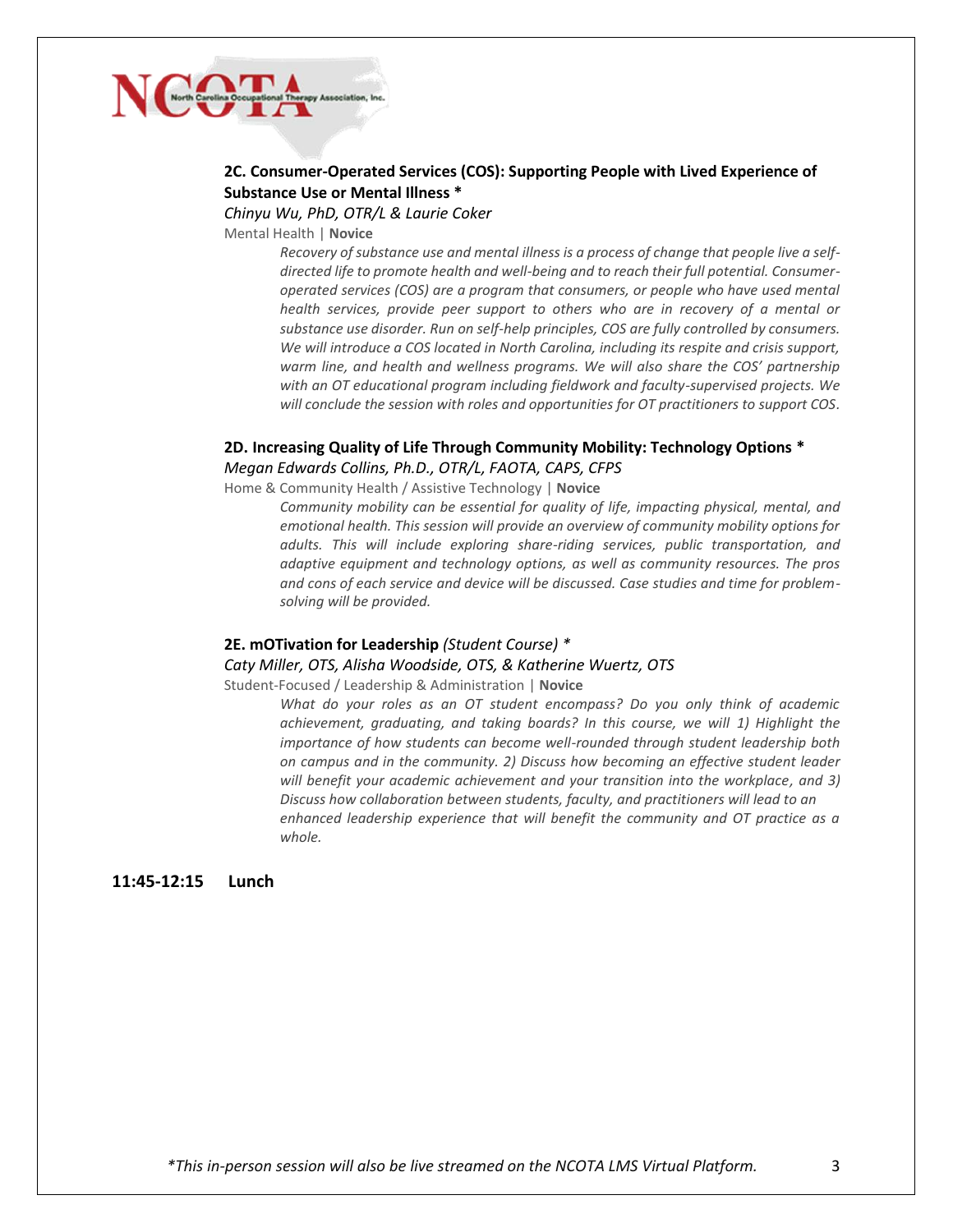# NGO.

## **12:15-1:45 Session 3**

# **3A. Who are We Missing? Critical Conversations to Improve Diversity in Occupational Therapy \***

#### *Amy Mahle, MHA, COTA/L, ROH*

#### Education/Research/Fieldwork | **Intermediate**

*The professional of occupational therapy (OT) must continue to diversify the workforce to better represent the populations served and provide optimal healthcare outcomes. All OT practitioners can promote the profession and foster a more diverse workforce. Specifically, OT and OTA program leaders and faculty have opportunities to discuss student recruitment by using data to answer the question, "Who are we missing?" and using evidence-based strategies to foster improved diversity in student enrollment and retention.*

#### **3B. Mental Illness Recovery and Therapeutic Horticulture: A PhotoVoice Study \***

*Chinyu Wu, PhD, OTR/L, Lila Grafius, OTS, Laura Jenkins, OTS, Emily Skoglund, OTS, Gabriel Smiley, OTS & Jasmine Stencil, OTS*

Mental Health | **Novice**

*Horticulture is the art and practice of gardening and has a long history in human civilization. Horticulture brings benefits of physical, mental, and spiritual health and wellness. Individuals with substance use and mental illness (SA/MI), however, are likely to be deprived from engaging in horticulture due to illness or living in a restricted environment. The purpose of this photovoice study was to explore the subjective experience of engaging in horticultural activities from the lens of participants of a horticulture program who had lived experience of SA/MI. Specifically, we would like to identify facilitating and hindering factors of engaging in horticulture. Preliminary data analysis showed that nature was a mechanism of coping. Yet there is a lack of access to cultivated spaces in urban areas.*

#### **3C. Clinical Application of Low Vision Treatment Strategies: OTR/COTA Collaboration \*** *Fay Jobe Tripp, MS, OTR/L, CDRS, CLVT & Holly Owens, COTA/L*

Physical Disabilities / Geriatrics | **Novice, Intermediate**

*Occupational therapy practitioners routinely treat clients who may present with a comorbidity of visual impairment. This short course will provide a review of the most common eye diseases, review of a Low Vision Toolkit for use in evidence based clinical assessment and treatment interventions and demonstrate how the OTR/COTA collaboration process can be a successful clinical treatment service model for low vision Occupational Therapy services.*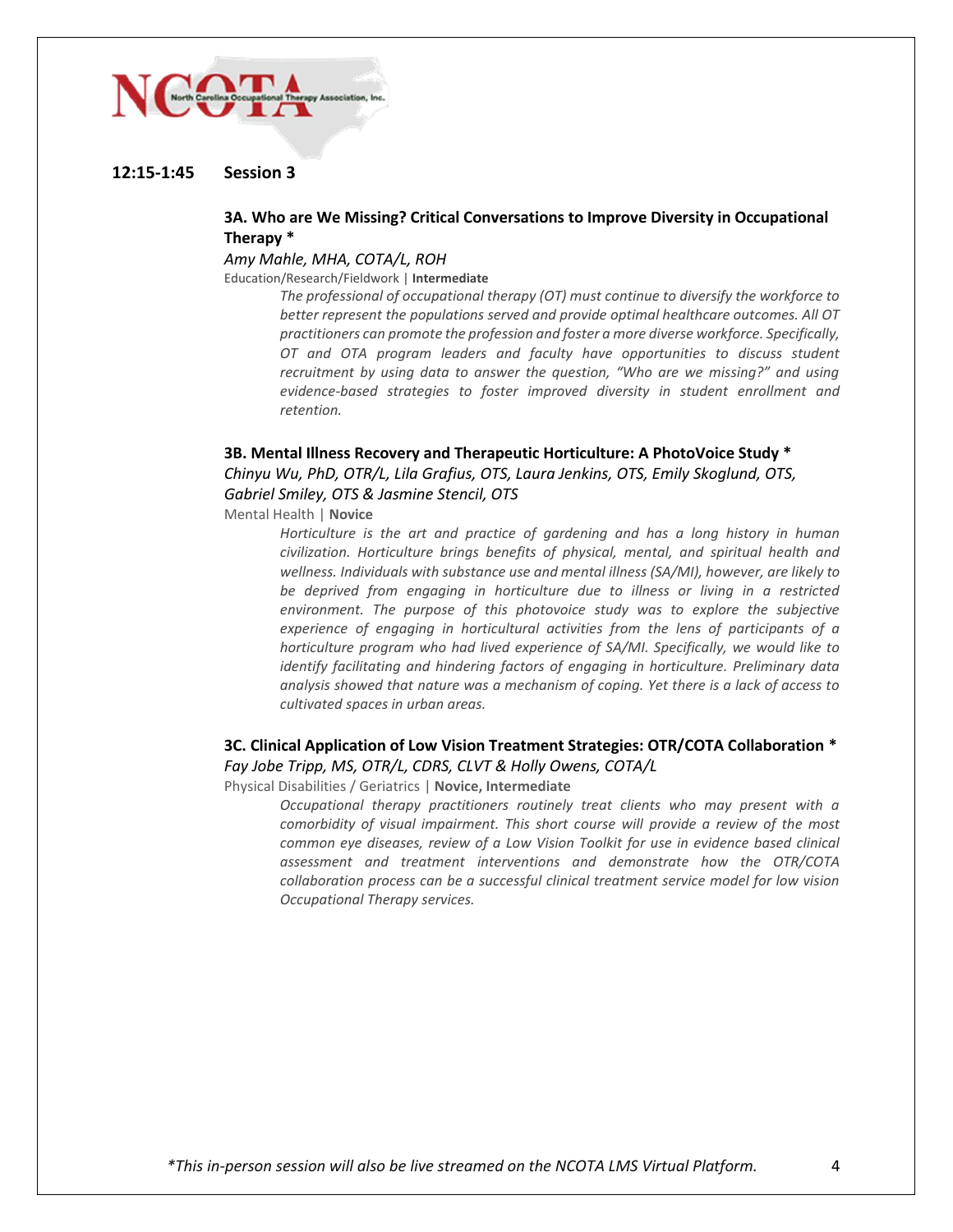

#### **3D. Intervention Guided by the Transactional Perspective**

*Abigail Carroll, PhD, OTR/L, Benita Hall, PT, DPT, OT/L, Sarah Price, OTD Student, Karol Guerrero, OTD Student, Stephanie Timmons, OTD Student, & Belden Long, OTD Student*  Education/Research/Fieldwork / Children & Youth | **Intermediate**

*The transactional perspective (Dickie et al., 2006) has been written about extensively in occupational science, however few translations to occupational therapy intervention and practice exist. The view calls for an understanding about the relationship between person and situation, including sociocultural, geopolitical, environmental (social and physical), task, client, and temporal elements. An intervention research study will be presented to demonstrate how occupational science can inform occupational therapy practice to harvest a deeper understanding of occupation during intervention. This presentation also will demonstrate the value of contextualized, occupation-based, centered, and focused intervention. The study is framed using the Transactional Model of Occupation and the Occupational Therapy Intervention Process Model (Fisher & Marterella, 2019) to demonstrate the models' utility for organizing intervention processes guided by the transactional perspective.*

#### **3E. Caring for Those with Dementia in Home Health \***

#### *Kayla J. Smith, OTD, OTR/L & Patty Hoffman, OTD, OTR/L*

Home & Community Health / Geriatrics | **Novice**

*This short course is designed for entry level occupational therapy practitioners working in the home health setting. The course will focus on increasing the occupational therapy practitioners' knowledge when working with clients diagnosed with dementia. After this course, occupational therapy practitioners will have increased understanding of evidencebased practice assessment and intervention strategies that can be utilized in everyday practice with clients in their home health occupational therapy practice.*

- **1:45-2:00 Break**
- **2:00-3:30 Session 4**

# **4A. OT in Surgical ICU Settings: An Introductory Overview \*** *Sarah Wright, MOTR/L & Alexandra Van Staden, MOTR/L*

Physical Disabilities | **Novice**

*This presentation was developed to increase OT practitioners' knowledge, comfort, confidence and competency when treating patients in the post-surgical intensive care unit (ICU) setting. After attending this presentation, the OT practitioner should have an increased knowledge of the research to support OTs involvement in surgical ICU settings; medical parameters for treatment; and treatment ideas (such as delirium prevention, orthotic fabrication, positioning, early mobility, and bADL tasks).*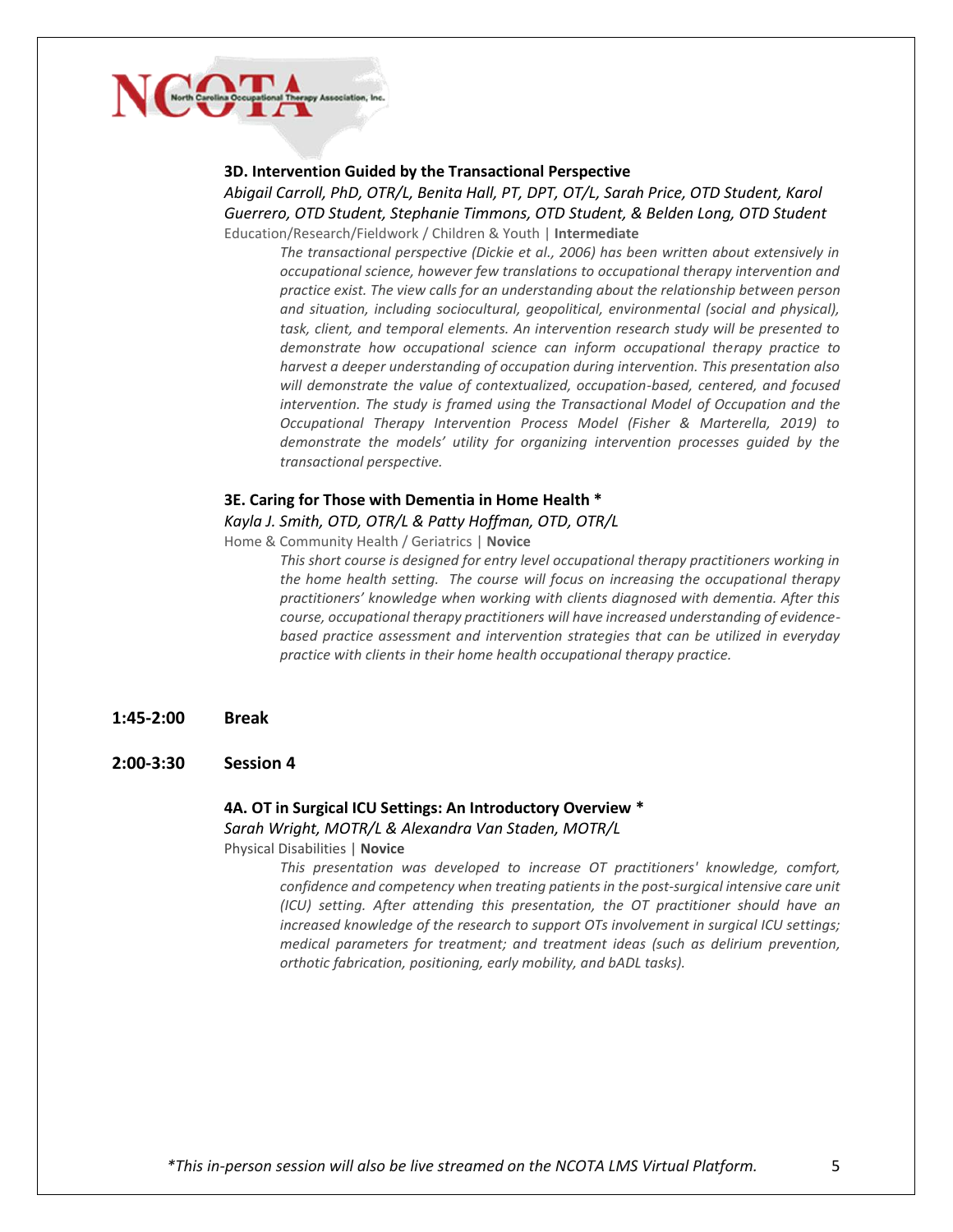

# **4B. Sex, Sexuality, and Gender: Open Conversations for Improved Client Care \*** *Christopher Grohs, OTS & Michaela Woodmansee, OTS*

Education/Research/Fieldwork | **Novice, Intermediate, Advanced**

*Gender, sex, and sexuality are expansive, ever-evolving topics tied to some of the most intimate parts of human occupation. As occupational therapy practitioners, we need to claim and understand our identities in order to create safe spaces for clients to explore their identities. Through self-reflection, evaluation of context, concept-mapping, and case study exploration, we will examine our assumptions and ideas around gender, sex, and sexuality, and how those assumptions affect our practice. Then, we will offer a model for client engagement that promotes conversation and builds trust. Throughout the presentation, participants will be encouraged to ask questions and offer comments in a space designed for open conversation.*

#### **4C. Addressing Social Justice in Education and Practice Settings \***

#### *Linn Wakeford, PhD, OT/L*

Education/Research/Fieldwork | **Novice, Intermediate**

*As global discussions about health inequities, racism, marginalization, and injustice move forward, there is a need for continued critical thinking and discussion about how to address these issues in occupational therapy education and practice. This session will include topics, objectives, and strategies for embedding a social justice "curriculum" into education and practice environments, based on recent work from medical and allied health fields, including occupational therapy. Participants will engage in discussion and critique of this content and develop outlines for embedding social justice initiatives in their own settings.*

#### **4D. Promoting Health & Wellbeing for Veterans Through Equine-Assisted \***

*Jenn Worischeck, OTS & Chinyu Wu, PhD, OTR/L* 

Home & Community Health / Mental Health | **Novice**

*Equine-assisted therapy offers multiple health benefits to veterans such as increased social participation, community involvement & performance in valued occupations. The purpose of this presentation is to share the conceptualization of an occupational therapy program designed to promote health and wellbeing for veterans through equine-assisted therapies, including the theoretical basis, research evidence, assessment tools, and equine-assisted interventions such as engaging in basic horsemanship skills. This presentation will illustrate how occupational therapy practitioners can support veterans on their journey of returning to civilian life to gain a sense of belonging and purpose. A case example will be presented to further explain the program and outcomes.*

#### **4E. Yoga Across the Lifespan \***

#### *Alison Presley, OTS*

General | **Novice** 

*Yoga is so much more than stretching. The philosophical principles of yoga align perfectly with occupational therapy's core values and incorporating yogic principles into our OT practice can help serve clients in a new way. Learn how a yoga-infused OT treatment session can keep things interesting and improve client outcomes across pediatric, young adult, adult, and geriatric populations. After a long day of learning, practice self-care by taking time to move and breathe and identify ways to incorporate yoga into your own OT practice. No previous yoga experience necessary.*

*\*This in-person session will also be live streamed on the NCOTA LMS Virtual Platform.* 6